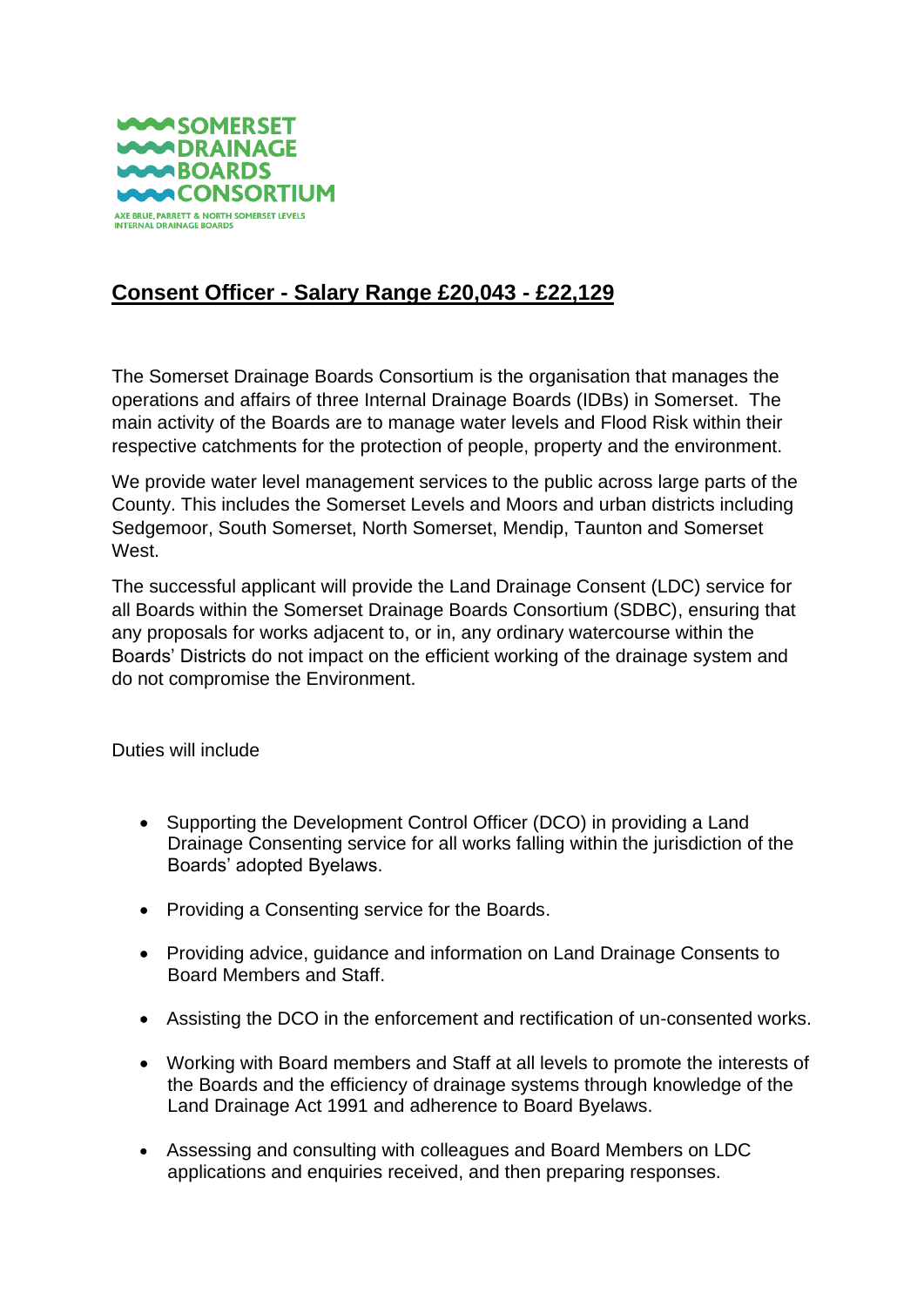- Identifying the need, and supporting in the undertaking of, enforcement action against unconsented development or other works.
- Developing a knowledge and understanding of all Development & Control activities in order to provide resilience to the DCO position in times of absence.
- Maintaining an up-to-date knowledge of planning and consenting legislation, codes of practice, construction and H&S Legislation, national and local guidance and best practice.
- Working with colleagues in the Consortium to provide them with advice on matters of land drainage consenting and enforcement.

## About you

You will have good negotiation, interpersonal and presentation skills along with sound knowledge of IT including Microsoft Word, Excel & Powerpoint.

We are looking for someone with experience or who can demonstrate knowledge of flood risk management, water level management or land drainage work who has:

- Knowledge of Sustainable Urban Drainage Techniques
- Experience with sustainable and environmentally sound construction techniques.
- Some experience of the hydrology of small catchments and the hydraulic design of systems and structures
- A Valid Driving Licence
- Experience or demonstrable knowledge in Health & Safety legislation and procedures.

In addition to this you will have a BTEC Level 3 in Construction & the Built Environment, Civil Engineering or equivalent A-levels in a Civil Engineering related subject, or be able to demonstrate similar levels of competence through relevant experience.

In return we offer a comprehensive benefits package that includes

- A competitive salary dependant on experience
- A Local Government pension scheme
- Generous Annual Leave